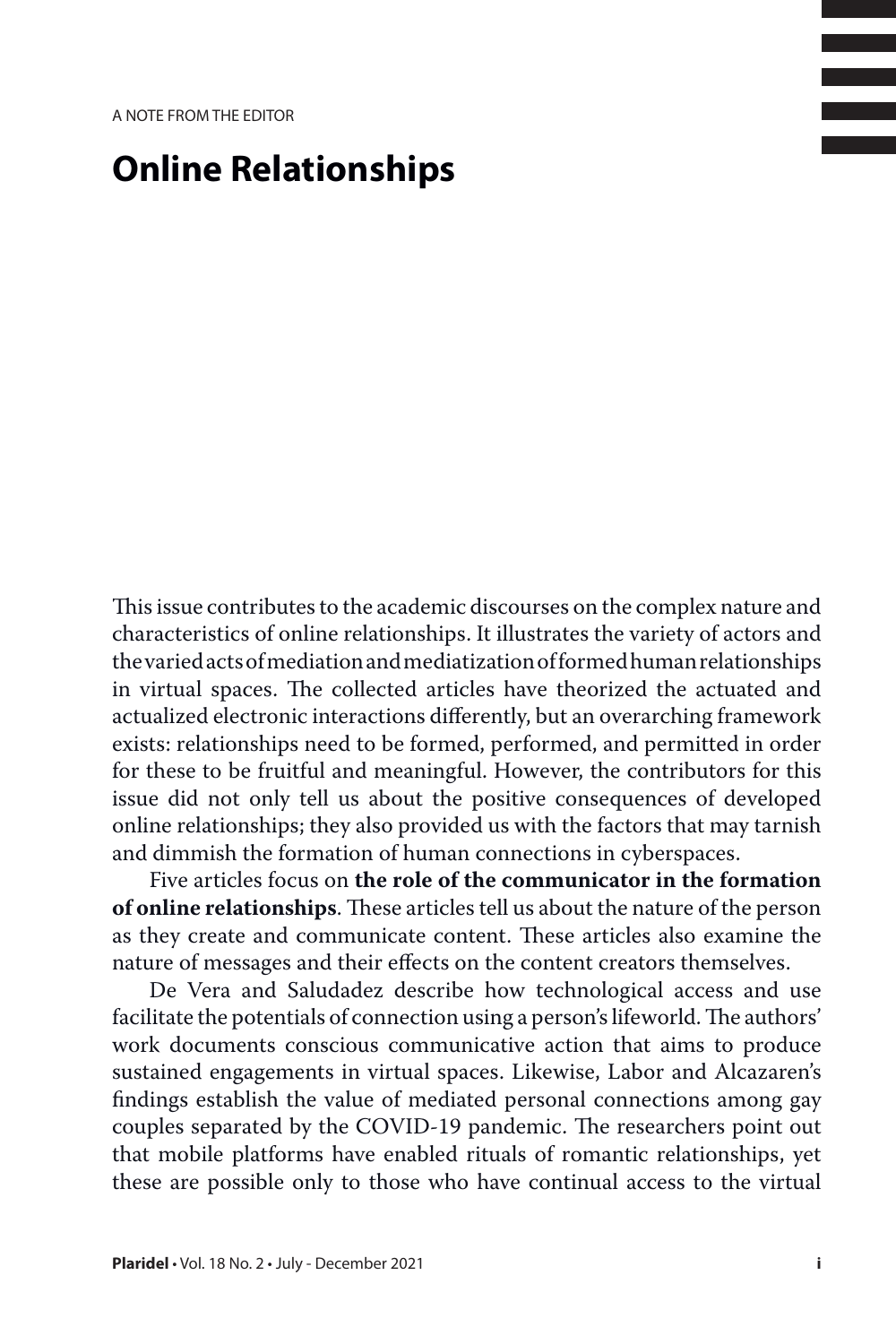spaces. Solis' article sustains the argument that mediatization has changed the initiation of gay relationships. The author argues that online platforms are extensions of the offline spaces in finding and maintaining meaningful meaning-making among gay men. Further, Jalagat and Yapo looked into the use of language among dating application users who are in the process of forming short and long-term sexual and romantic online relationships. The researchers document the communication patterns embedded in the language of self-presentation and negotiations in the apps. Also, Aznar-Díaz, Kopecky, Szotkowski, and Romero-Rodríguez's article points out how young users' relationship with technology led to addiction. They argue that the youth's vested value on curated mediated content leads to problematic personal behaviors and even perverse social interactions.

Three articles interrogate **the role of technology in forming ambivalent relationships**, as exemplified by case studies in Indonesia, The Philippines, and Bangladesh. The authors have documented the function of social networking sites and social media and their affordances to facilitate ambivalent relationships: empowering individuals and groups, on the one hand, and reinforcing racism, populism, neoliberalism, and the digital divide, on the other.

Susilo and Sugihartati's work is hopeful on the role of technology in forming and ensuring nationalism. The article tells us how social media platforms empower the young to form and showcase nationalistic tendencies despite populism and racism in Indonesia. Still, despite the positive use of social media, the same tool could be weaponized to minoritize Chinese-Indonesians in the country. Crisostomo's research presents the vacillated formation of online relationships in the Philippines. The article highlights how solidarity is formed and lost in attempts to converge through a hashtag for a unified relational posture. She documents how online causes come and go, seemingly telling us about the instability of nationwide performative relationships that appear cathartic at first and diluted at the end, significantly when new discourses outweigh the call for cohesive forms of online solidarities. Choudhury's examination also presents the ambivalent role of technology in enacting online relationships. The work highlights the possibilities of assembling and expanding business among Bangladeshi women through social networking sites. On the one hand, the study argues that initiatives are sustained by capitalizing on women's positive ties among themselves, their families, and friends. On the other hand, lack of funds and technical crises still impede the growth of social networking site-based business and social relationships.

Three articles probe **the challenges in maintaining online relationships**. To this day, content manipulation for the sake of profit and